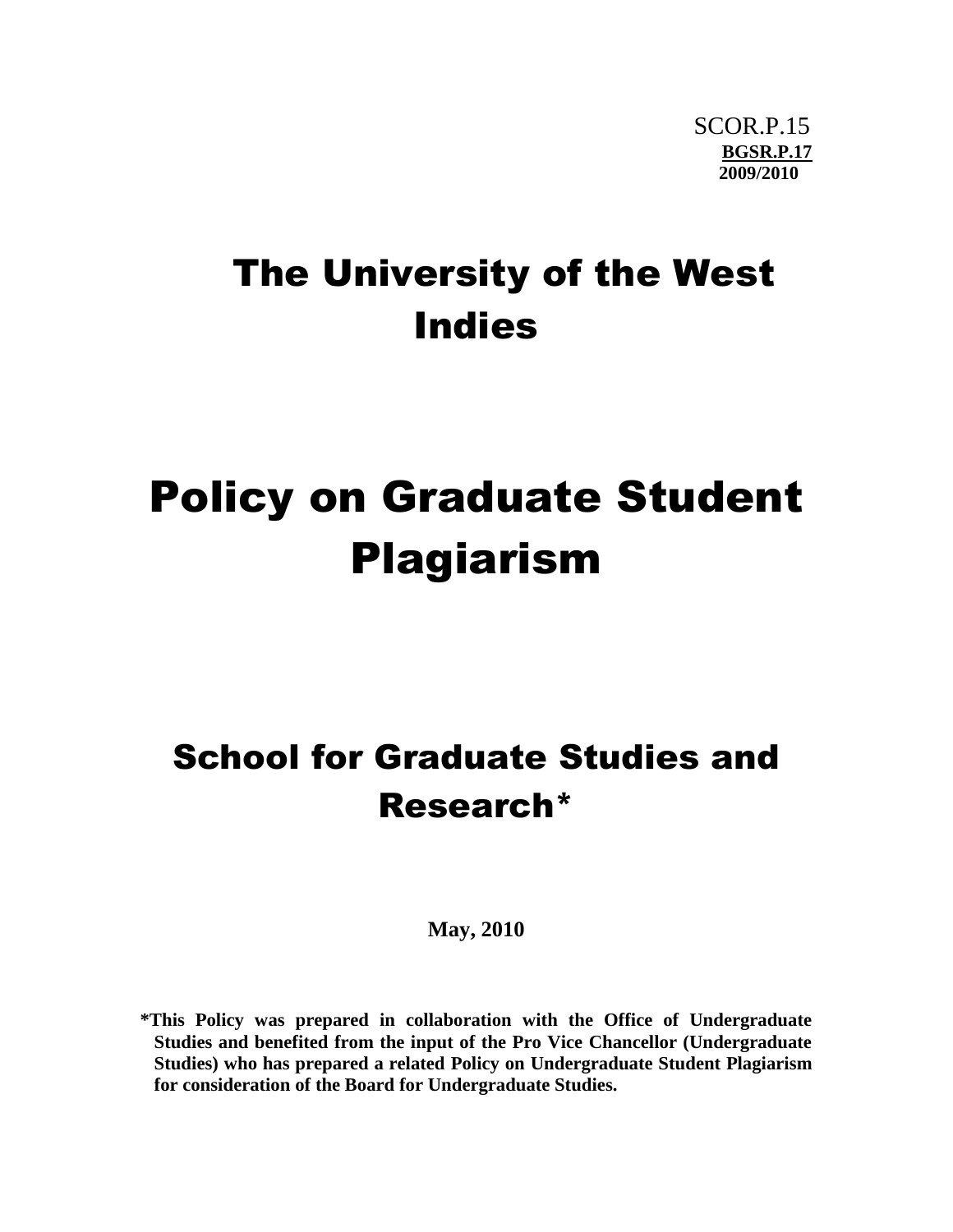#### **Introduction**

Plagiarism represents the very antithesis of the goals of the academy. It infringes the intellectual property rights of the person whose work is plagiarized and exemplifies sloppiness at least, and intellectual dishonesty at worst, on the part of the perpetrator. This is the context in which the UWI policy outlined in the remainder of this document is set.

#### **Definition of Plagiarism**

Plagiarism is defined as the **unacknowledged use** of the words, ideas or creations of another. The principal categories of **unacknowledged use** are *unacknowledged quotation*, which is failure to credit quotations of another person's spoken or written words; and *unattributed borrowing*, which is failure to credit another person's ideas, opinions, theories, graphs or diagrams. Unattributed borrowing also includes the failure to credit another person's work when paraphrasing from that work. *Cosmetic paraphrasing* is also plagiarism. This occurs when, even with acknowledgement, the words are so close to the original that what is deemed to have been paraphrased is, in fact, a modified quote, but is not presented as such. A more technical form of plagiarism is *wrongly attributed borrowing*, where one does not acknowledge the work from which one obtained an idea, but quotes, instead, the original source without having read it. This may well convey a broader research effort than that actually expended and may perpetuate misinterpretation.

Many courses at the UWI encourage teamwork by students. However, if a student, knowing or having reason to know that an assignment, or part thereof, was intended to be the product of the student's individual effort, nonetheless presents as his or her own work, without due acknowledgement, the work of others in a group, this also constitutes plagiarism. The intention is not to prohibit team work by students, but to prohibit students presenting as their own work the work of others without appropriate attribution.

#### **Categories of Plagiarism and Associated Penalties**

For the purposes of this policy, there are two categories of plagiarism: Level One and Level Two.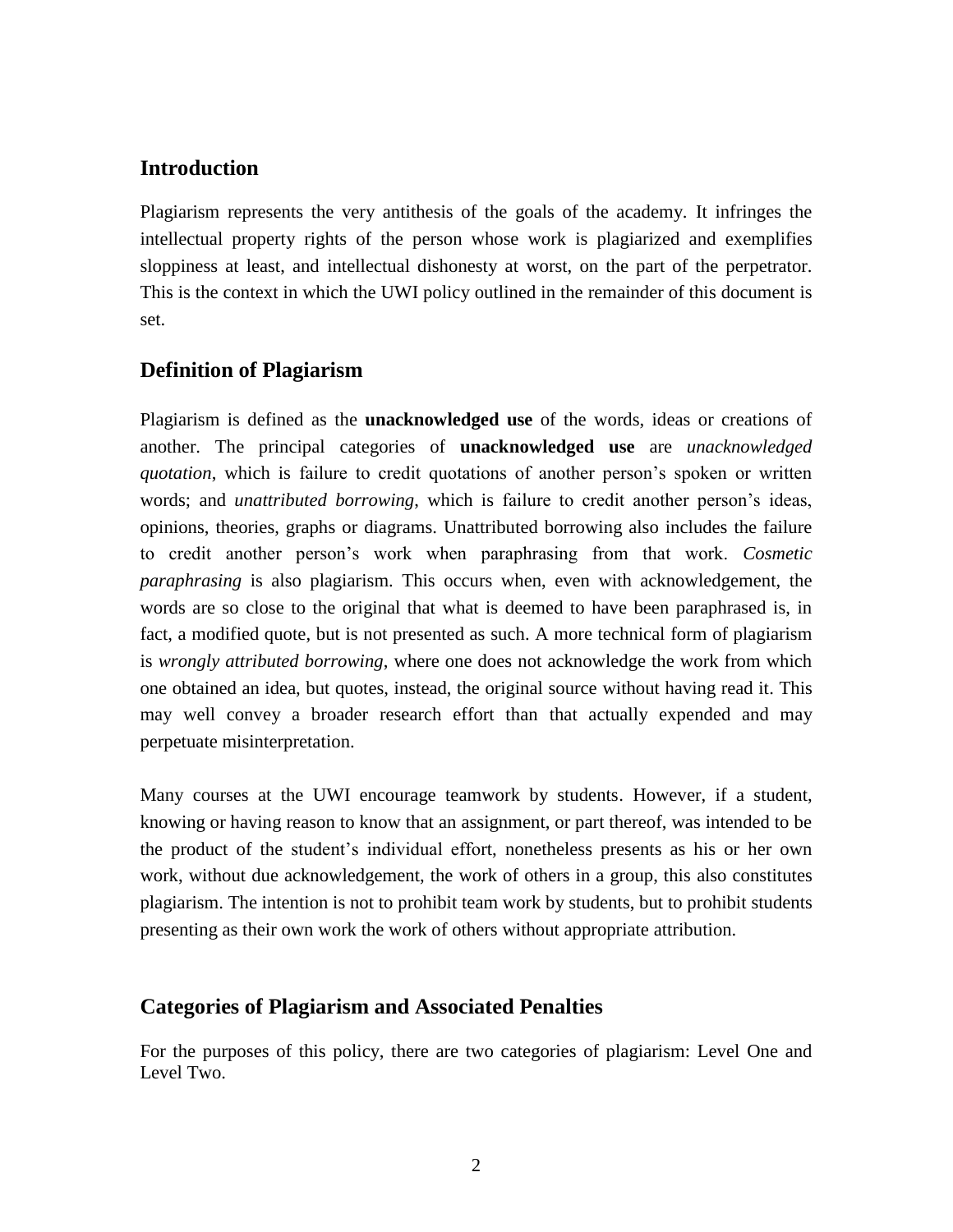#### **Level One**

Level One cases are those in which only small quantities of the work is affected, and in which the breaches are minor. They therefore include borderline situations, cosmetic paraphrasing, negligent referencing or a few incorrect or missing citations.

In the case of written papers and project reports, Level One Plagiarism, if substantiated, shall result in a deduction of marks. Resubmission after appropriate correction, as an educational opportunity for the student, may be required.

In the case of theses, Level One Plagiarism, if substantiated, shall result in return of the submitted work to the student for revision and resubmission after a period of suspension deemed to be sufficiently punitive, given the severity of the offence. The period of suspension will be not more than one year. Resubmission in this situation will not be regarded as a failure.

#### **Level Two**

Level Two cases are those which involve extensive plagiarism, with clear indication of academic dishonesty. They include situations where a significant amount of material is borrowed or directly quoted or cosmetically paraphrased with no attribution at all, or attribution insufficient to indicate that the borrowed material is not the work of the student. Moreover, even where the unacknowledged use of material appears in only a minority of an assignment, the unacknowledged material may be so central to the assignment that the breach is considered to merit Level Two plagiarism.

For written papers and project reports, a student found guilty of Level Two Plagiarism shall, at a minimum, receive a grade of zero for the assignment in which plagiarism has been identified. Depending on the severity of the offense, such a student could also receive a grade of zero for the course in which that assignment was submitted or could be expelled from the University, with or without the possibility of re-entry. In determining the severity of the penalty, consideration should be taken of the circumstances of the particular case, including the level of seniority of the student, and whether this is the student's first or a repeated incidence of substantiated plagiarism.

Theses in which Level Two Plagiarism has been substantiated shall be treated as "inadequate" (see *Regulations for Graduate Diplomas and Degrees*, Section 3, Reg. 26), which permits resubmission of the revised thesis for examination within eighteen months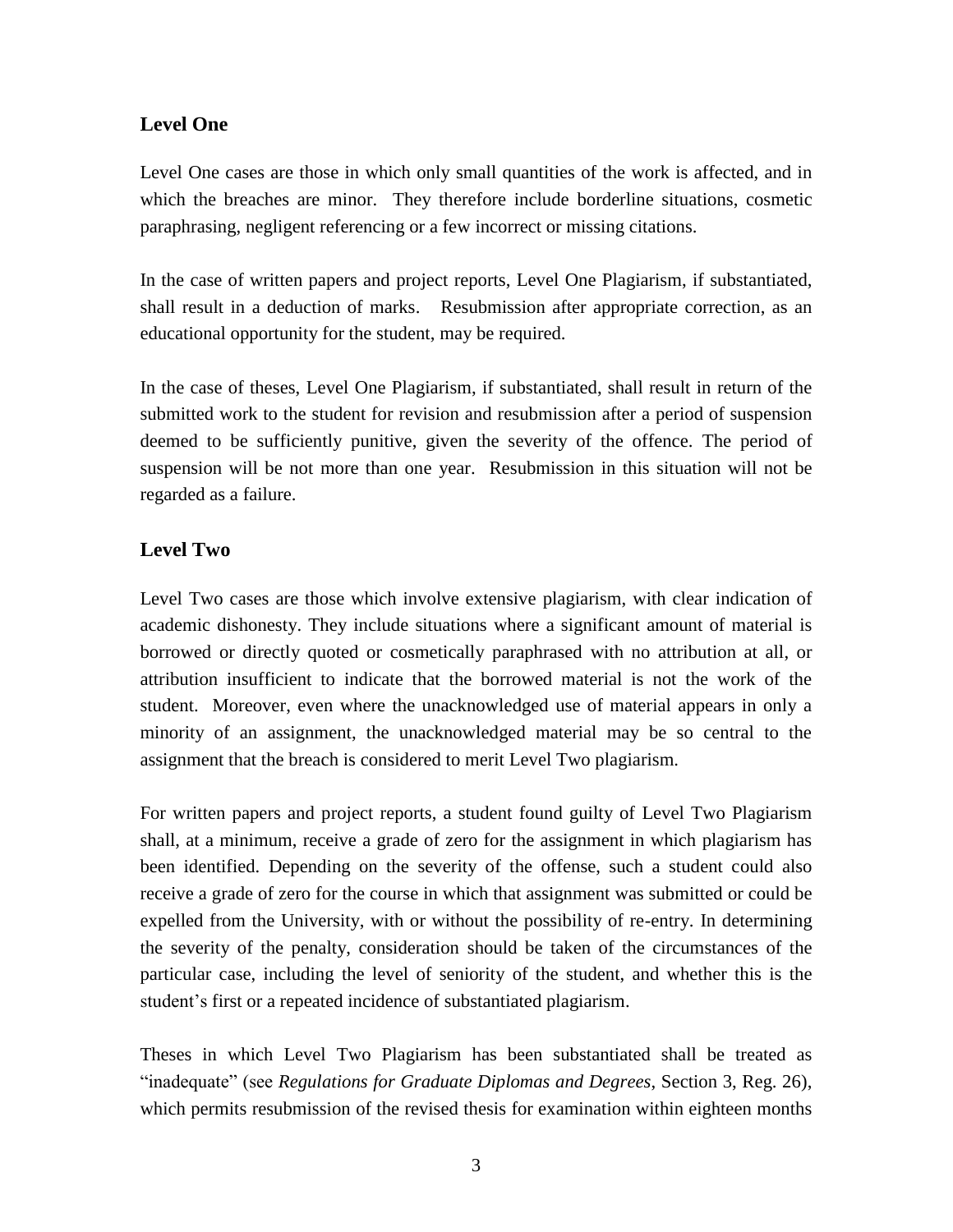of the date of notification; or, if the offense is particularly severe shall result in expulsion of the student from the University, with or without the possibility of re-entry.

In determining the severity of the penalty, consideration should be taken of the circumstances of the particular case, including the seniority of the student and whether this is the student's first or a repeated incidence of substantiated plagiarism.

#### **Procedures for Detecting and Treating with Charges of Plagiarism**

All written course papers, projects and research theses, prior to submission for examination, shall be vetted for plagiarism by the student who must make a written declaration that the work is free of plagiarism. In the case of theses and major project reports (comprising more than 25% of the total credits for the programme), this vetting by the student should be done before presentation to their supervisors for approval to submit for examination.

On submission for examination, all such works as indicated above shall be vetted for plagiarism by the Faculty Office, or other appropriate body, on behalf of the Campus Committee for Graduate Studies and Research, prior to being sent to the Examiners.

When suspected plagiarism is detected, whether through the processes outlined above or subsequently during the course of examination, the persons detecting the suspected plagiarism must make an initial judgment of which Level of plagiarism the matter may fall within, since there are different procedures for dealing with the different Levels of plagiarism (see below).

#### **Procedures for Level One Plagiarism**

For written papers and minor project reports, all charges of Level One Plagiarism shall be assessed by the course examiners. The First Examiner shall inform the Head of Department and the Faculty Board of Examiners of the outcome of the assessment and the penalty levied, should the student be found guilty of plagiarism. If the First Examiner is the Head of Department, the Dean shall be informed of the action taken. The Head of Department, or the Dean if the Head is First Examiner, shall inform the student of the outcome of the assessment and the penalty levied. The right of appeal for students charged with Level One Plagiarism will be to the Head of Department or the Dean, if the Head was First Examiner. In these circumstances, the decision of the Head or the Dean is final. Staff members who allege Level One Plagiarism can appeal the decision of the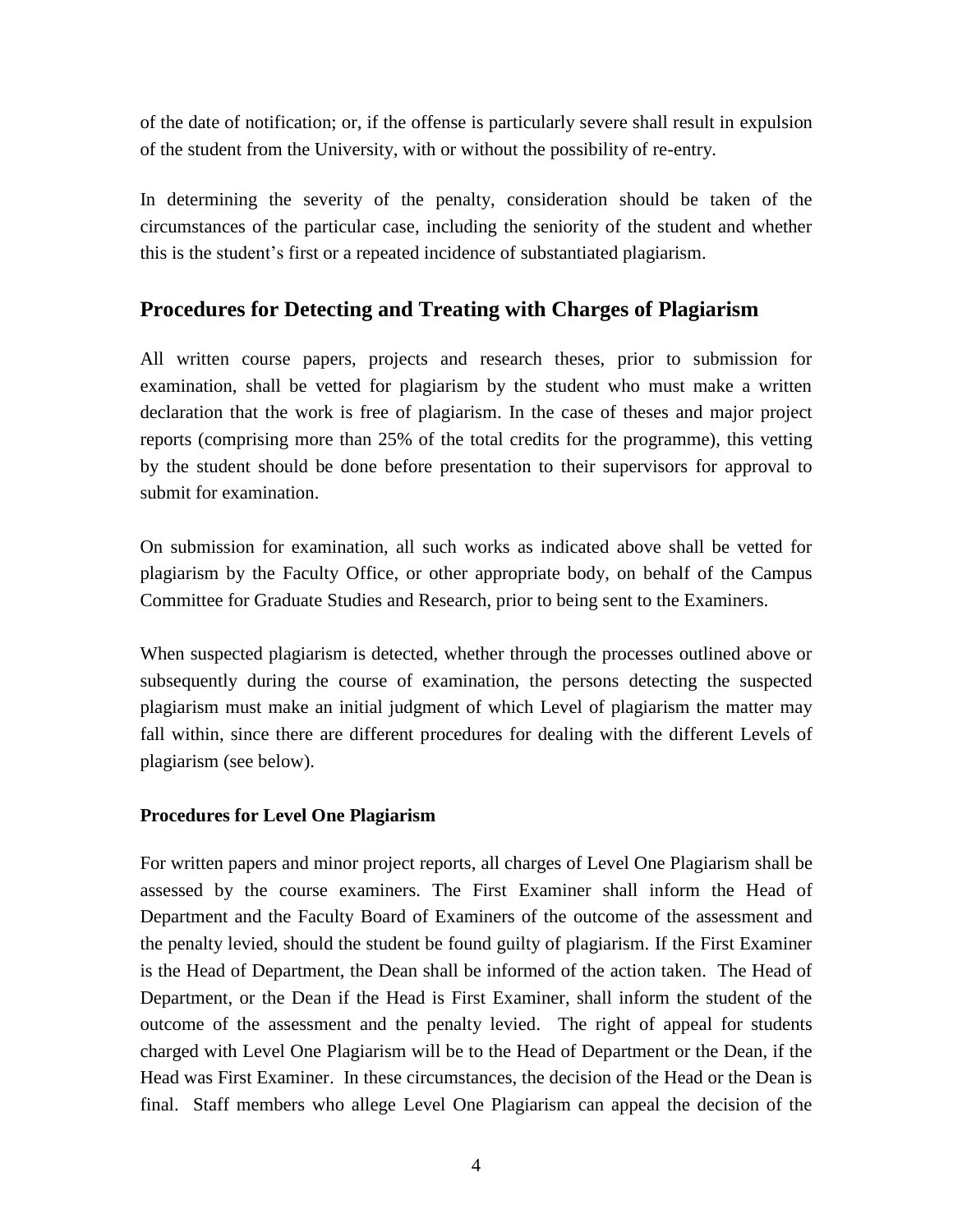Head of Department on the student's appeal to the Dean of the Faculty or to the Campus Coordinator, if the Dean had heard the student's appeal. In these circumstances, the decision of the Dean or Campus Coordinator is final. **This principle of appealing to the next highest level of authority in the event that the stated level is compromised by being involved in making the judgment being appealed, shall apply in all cases.**

In the case of theses and major projects, Level One Plagiarism shall be reported to the Campus Coordinator who will investigate the charge in collaboration with the Assistant Registrar/Senior Assistant Registrar (Graduate Studies). The outcome and the penalty levied shall be reported to the Board for Graduate Studies and Research. The Campus Coordinator shall inform the student of the outcome of the assessment and the penalty levied. Students may appeal the findings of the Campus Coordinator to the Board for Graduate Studies and Research. Staff members who allege Level One Plagiarism can also appeal the decision of the Campus Coordinator to the Board for Graduate Studies and Research. In these circumstances, the decision of the Board is final.

#### **Procedures for Level Two Plagiarism**

All suspected cases of Level Two Plagiarism must be reported to the Campus Committee for Graduate Studies and Research, which shall inform all relevant parties (student, Examiners, Head of Department, Dean) once it is satisfied that there is a case to be answered. The Campus Committee can also determine that a case brought to it as Level Two Plagiarism would best be treated as a Level One, and rule accordingly. The Assistant Registrar/Senior Assistant Registrar (Graduate Studies), on behalf of the Campus Committee for Graduate Studies and Research, shall present the necessary documentation to the Campus Registrar who, having officially communicated the charges to the student and provided the student with all documentation relevant to the charge, shall request that the Chair of the Board for Graduate Studies and Research set up a Committee of Inquiry within one (1) month of the student's official notification. At the Inquiry, the student shall have the right to representation of their choice in an Observer capacity. The Chair of the Inquiry shall inform the Campus Registrar of the outcome of the inquiry and the penalty imposed. The Campus Registrar will in turn inform all relevant parties (student, Campus Coordinator, Assistant Registrar/Senior Assistant Registrar, Dean, Head of Department, Examiner).

The right of appeal for students charged with Level Two Plagiarism will be to the University Senate *via* the University Registrar. A student appealing the decision of the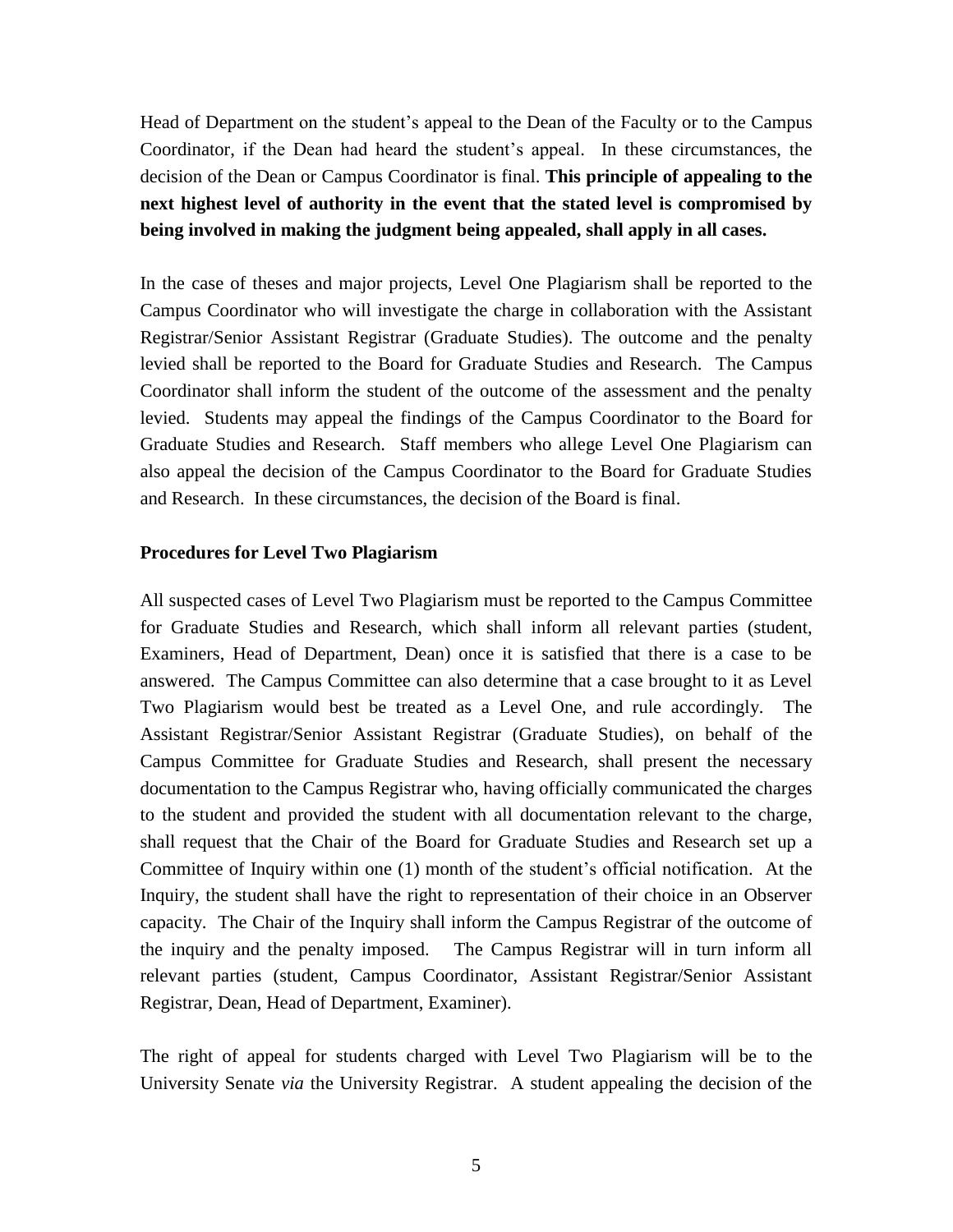Board for Graduate Studies and Research shall have the right to access to all relevant documentation, including the report of the Committee of Inquiry.

Plagiarism constitutes fraudulent misrepresentation, and as such, if a case of Level Two Plagiarism is identified after the granting of a degree, the University reserves the right to revoke the degree or diploma under the authority provided to the Senate of the University in Statute 15 of the University's Charter. Statute 15 allows for revocation of degrees or diplomas previously awarded to individuals who are subsequently convicted of a crime or found guilty of what in the opinion of the University constitutes dishonourable or scandalous conduct.

#### **A Summary of Procedures for Dealing with Cases of Plagiarism**

- 1. When suspected plagiarism is detected, whether before the work is submitted to Examiners or during the course of examination, the persons detecting the suspected plagiarism must make an initial judgment of which Level of plagiarism the matter may fall within.
- 2. For written papers and minor projects, all charges of Level One Plagiarism shall be assessed by the course examiners. The First Examiner shall inform the Head of Department and the Faculty Board of Examiners of the outcome of the assessment and the penalty levied, should the student be found guilty of plagiarism

In the case of theses and major projects, Level One Plagiarism shall be reported to the Campus Coordinator who will investigate the charge in collaboration with the Assistant Registrar/Senior Assistant Registrar (Graduate Studies). The outcome and the penalty recommended shall be reported to the Board for Graduate Studies and Research.

3. All suspected cases of Level Two Plagiarism must be reported to the Campus Committee for Graduate Studies and Research which, once it is satisfied that there is a case to be answered, shall inform all relevant parties and forward the necessary documentation to the Campus Registrar. The Campus Registrar shall officially inform the student of the charge, provide all documentation relevant to the charge to the student, and request that the Chair of the Board for Graduate Studies and Research to set up a Committee of Inquiry to hear the case within one (1) month of the student's official notification.